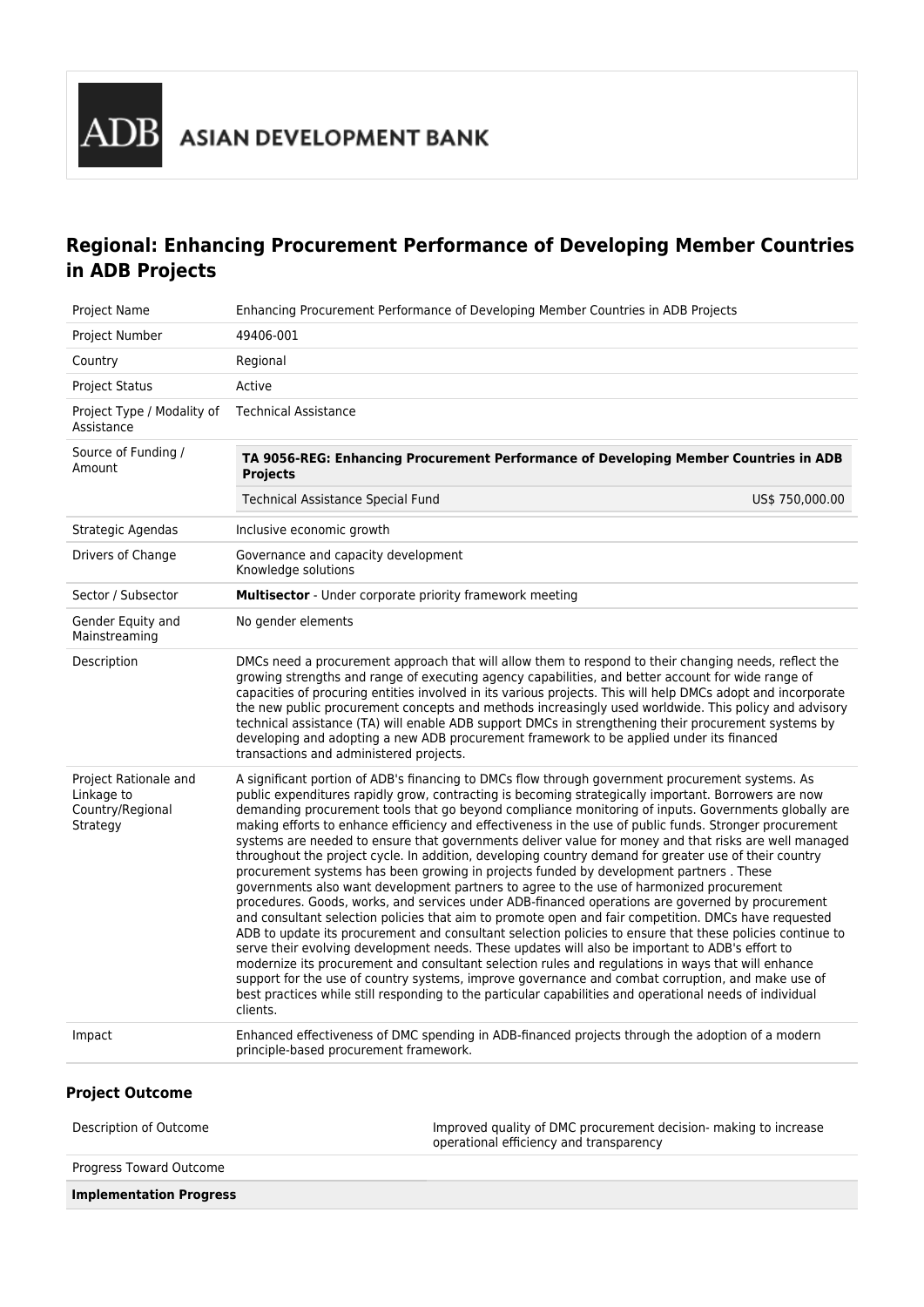Description of Project Outputs **Processition** Procurement framework developed Use of alternative DMC procurement arrangements for ADB-financed projects increased Capacity enhancement initiatives to support implementation of new procurement policy and procedures developed

Status of Implementation Progress (Outputs, Activities, and Issues)

Geographical Location

## **Summary of Environmental and Social Aspects**

Environmental Aspects

Involuntary Resettlement

Indigenous Peoples

#### **Stakeholder Communication, Participation, and Consultation**

During Project Design

During Project Implementation

## **Business Opportunities**

Consulting Services The TA will require an estimated 20 person-months of services from seven international consultants and 50 person-months of services from five national consultants. When needed, support will be obtained from other experts. Procurement N/A

#### **Responsible Staff**

| Responsible ADB Officer    | Bhateja, Ashish                                                               |
|----------------------------|-------------------------------------------------------------------------------|
| Responsible ADB Department | Operations Services and Financial Management Department                       |
| Responsible ADB Division   | Procurement Division 1                                                        |
| <b>Executing Agencies</b>  | Asian Development Bank<br>6 ADB Avenue,<br>Mandaluyong City 1550, Philippines |

## **Timetable**

| <b>Concept Clearance</b>   | 10 Nov 2015              |
|----------------------------|--------------------------|
| Fact Finding               | -                        |
| MRM                        | $\overline{\phantom{0}}$ |
| Approval                   | 17 Dec 2015              |
| <b>Last Review Mission</b> | $\overline{\phantom{0}}$ |
| Last PDS Update            | 21 Dec 2015              |

## **TA 9056-REG**

| <b>Milestones</b> |                          |                         |                 |                |               |  |
|-------------------|--------------------------|-------------------------|-----------------|----------------|---------------|--|
| Approval          | <b>Signing Date</b>      |                         | <b>Closing</b>  |                |               |  |
|                   |                          | <b>Effectivity Date</b> | <b>Original</b> | <b>Revised</b> | <b>Actual</b> |  |
| 17 Dec 2015       | $\overline{\phantom{a}}$ | 17 Dec 2015             | 31 Dec 2018     | ٠              | ٠             |  |

| <b>Financing Plan/TA Utilization</b> |             |             |             |                                 |      |        |            | <b>Cumulative Disbursements</b> |             |            |
|--------------------------------------|-------------|-------------|-------------|---------------------------------|------|--------|------------|---------------------------------|-------------|------------|
| <b>ADB</b>                           | Cofinancing |             | Counterpart |                                 |      |        | Total      | Date                            |             | Amount     |
|                                      |             | Gov         |             | Beneficiaries   Project Sponsor |      | Others |            |                                 |             |            |
| 750,000.00                           |             | 0.00 1 0.00 | 0.00        |                                 | 0.00 | 0.00   | 750.000.00 |                                 | 17 Dec 2015 | 201.226.74 |